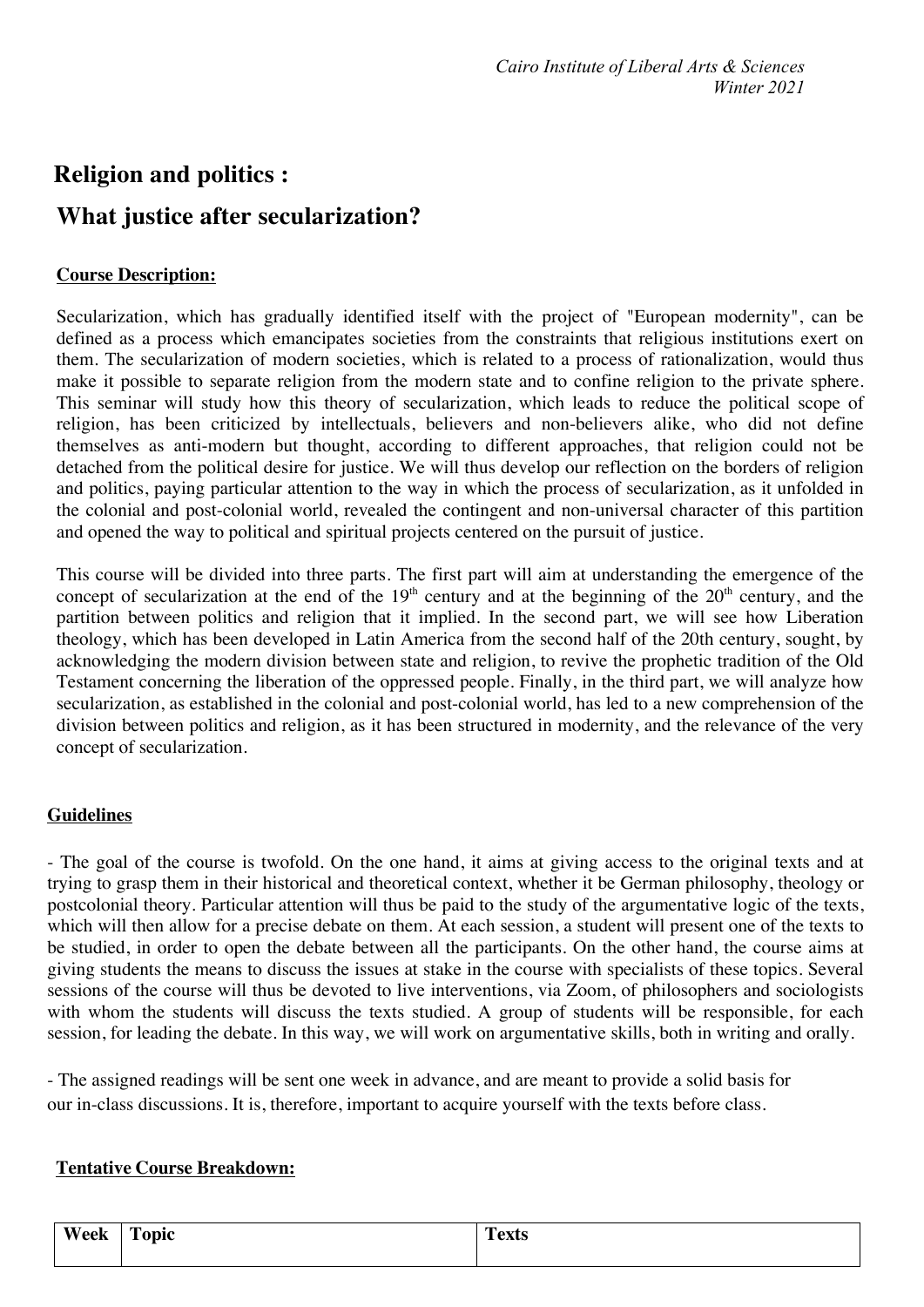|        | Part I : Secularization and the division between politics and religion.                                                                                                                                            |                                                                                                                                                                                                                                                                                                                                                                                                                                                                                                                                                                                                                                     |  |
|--------|--------------------------------------------------------------------------------------------------------------------------------------------------------------------------------------------------------------------|-------------------------------------------------------------------------------------------------------------------------------------------------------------------------------------------------------------------------------------------------------------------------------------------------------------------------------------------------------------------------------------------------------------------------------------------------------------------------------------------------------------------------------------------------------------------------------------------------------------------------------------|--|
| $#1$ : | secularization and the rise of Max Weber, The Protestant Ethic<br>Religion,<br>capitalism<br>Max Weber<br>Werner Sombart<br><b>Ernst Troeltsch</b>                                                                 | and the Spirit of Capitalism. London, Routledge.<br>(Excerpt).<br>Werner Sombart, Modern Capitalism, vol.<br>1, K A Nitz, Wellington (Excerpt).<br>Troeltsch.<br>Protestantism<br>Ernst<br>and<br>Progress: A Historical Study of the<br>Relation of Protestantism to the Modern<br>World, Boston, Beacon Press. (Excerpt).                                                                                                                                                                                                                                                                                                         |  |
| #2:    | Religion, social criticism and utopia<br>Ludwig Feuerbach<br>Karl Marx<br><b>Ernst Bloch</b>                                                                                                                       | Ludwig Feuerbach, The Essence of Christianity.<br>London: Kegan Paul, Trench, Trübner & Co., New<br>York: Harper & Row (Excerpt)<br>Karl Marx, Critique of Hegel's Philosophy<br>of Right, Cambridge University Press, Joseph<br>O'Malley (Excerpt)<br>Ernst Bloch, Atheism in Christianity: The Religion<br>of the Exodus and the Kingdom, Verso Books,<br>United Kingdom (Excerpt)                                                                                                                                                                                                                                                |  |
| #3:    | 20th centuries, between modernist crisis and of California Press (Excerpt)<br>reform.<br>Léon Bloy, Joris-Karl Huysmans, Paul<br>Claudel<br>Jacques Maritain<br>Henri Bergson<br>Simone Weil<br><b>Yves Congar</b> | The controversies about securalism. The Lester R. Kurtz, The politics of heresy: the<br>example of French Catholics in the 19th and <i>modernist crisis in Roman Catholicism</i> , University<br>Henri Bergson, The Two Sources of Morality and<br>Religion, Andesite Press (Excerpt)<br>Jacques Maritain, <i>Integral Humanism</i> , University<br>of Notre Dame Press (Excerpt)<br>Simone Weil, The Need for Roots: prelude towards<br>declaration of duties towards mankind,<br>$\overline{a}$<br>Routledge (Excerpt)<br>Yves Congar, True and False Reform in the<br>Church, Collegeville, MN, Liturgical<br>Press<br>(Excerpt) |  |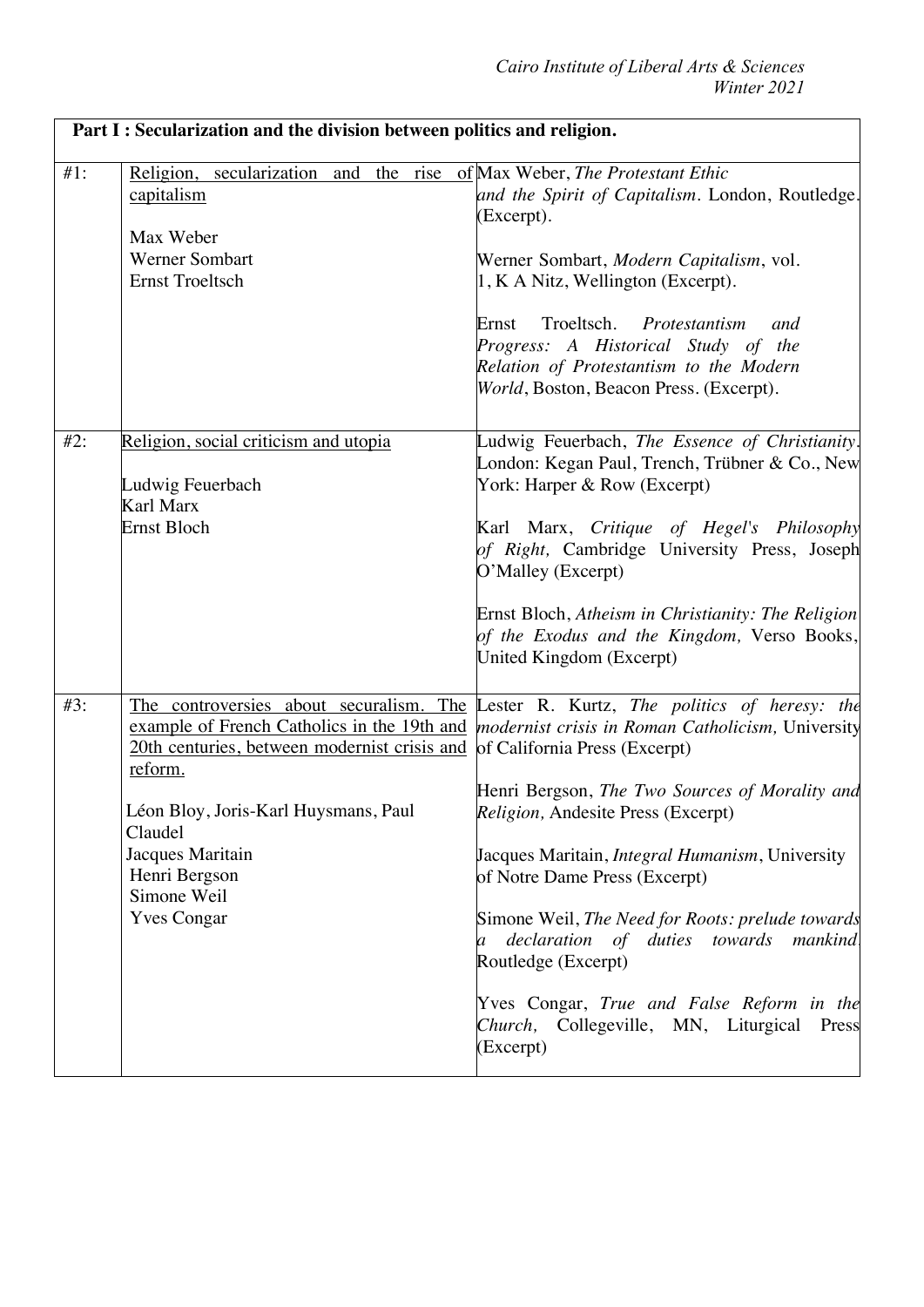*Cairo Institute of Liberal Arts & Sciences Winter 2021*

| #4: |                           | Critique of the concept of secularization from Alasdair MacIntyre, After Virtue. Third edition. |
|-----|---------------------------|-------------------------------------------------------------------------------------------------|
|     | a Catholic point of view. | University of Notre Dame Press (Excerpt)                                                        |
|     |                           |                                                                                                 |
|     | <b>Alasdair MacIntyre</b> | Cavanaugh, William. The Myth of Religious                                                       |
|     | William T. Cavanaugh      | Violence: Secular Ideology and the Roots of                                                     |
|     |                           | Modern Conflict. Oxford: Oxford University Press                                                |
|     |                           | (Excerpt)                                                                                       |
|     |                           | Scott, Peter and William Cavanaugh, eds. The<br>Blackwell Companion to Political Theology       |
|     |                           | Oxford: Blackwell Publishing (Excerpt)                                                          |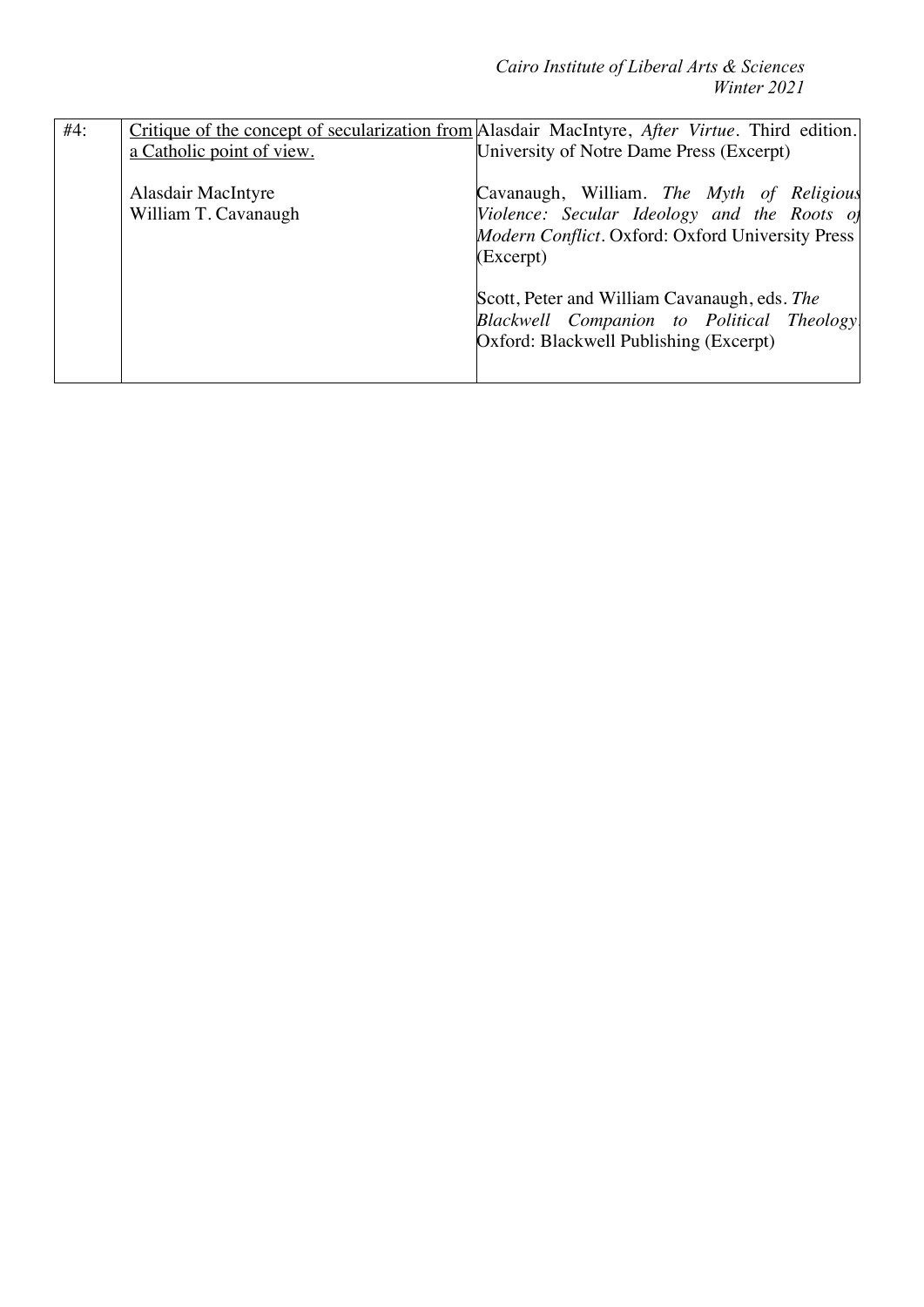|     | Part II: Liberation Theology: justice, politics and religion in<br>modernity.                                                                                   |                                                                                                                                                                                                                                                                                                                                                                                                                                                                                                                            |
|-----|-----------------------------------------------------------------------------------------------------------------------------------------------------------------|----------------------------------------------------------------------------------------------------------------------------------------------------------------------------------------------------------------------------------------------------------------------------------------------------------------------------------------------------------------------------------------------------------------------------------------------------------------------------------------------------------------------------|
| #5: | ecclesial<br><i>communities</i> "<br>America to the building of a theological with second intr<br>and political project.<br>Gustavo Gutierrez<br>C. and L. Boff | A praxis-based theology: from the "base Gustavo Gutierrez, A Theology of Liberation: History,<br>of South <i>Politics and Salvation</i> . Maryknoll, NY: Orbis. Rev. ed.<br>C. and L. Boff, Introducing Liberation Theology, London,<br>Burns and Oates. (Excerpt)<br>Claffey, Patrick, and Joe Egan, eds, Movement or<br>Moment? Assessing Liberation Theology Forty Years<br>After Medellín. Bern: Peter Lang. (Excerpt)                                                                                                 |
| #6: | Criticism of<br>of the prophetic tradition of the Old with second intr.<br>Testament.<br>Gustavo Gutierrez<br>James H. Cone<br>Michael Löwy                     | idolatry rather than Gustavo Gutierrez, A Theology of Liberation: History,<br>criticism of atheism: a critical reading <i>Politics and Salvation</i> . Maryknoll, NY: Orbis. Rev. ed.<br>James H. Cone. A Black Theology of Liberation.<br>Philadelphia: Lippincott. (Excerpt)<br>Michael Löwy, The war of gods. Religion and Politics in<br>Latin America, London, Verso, 1996. (Excerpt)                                                                                                                                 |
| #7  | critique of capitalism.<br>Gustavo Gutierrez<br>Jon Sobrino<br>Michael Löwy                                                                                     | <b>Preferential option for the poor and Gustavo Gutierrez, On Job: God-Talk and the Suffering of</b><br>the Innocent. Maryknoll, NY: Orbis.<br>(Excerpt)<br>Gustavo Gutiérrez, The Power of the Poor in History,<br>London, SCM, 1983 (Excerpt)<br>Jon Sobrino "Extra Pauperes Nulla Salus: A Short<br>Utopian-Prophetic Essay."In Jon Sobrino (ed.), No<br>Salvation Outside the Poor: Prophetic-Utopian Essays,<br>35–76. Maryknoll, NY: Orbis. (Excerpt)<br>Michael Löwy, Marxism and Theology Liberation,<br>Notebooks |

 **Part II: Liberation Theology: justice, politics and religion in**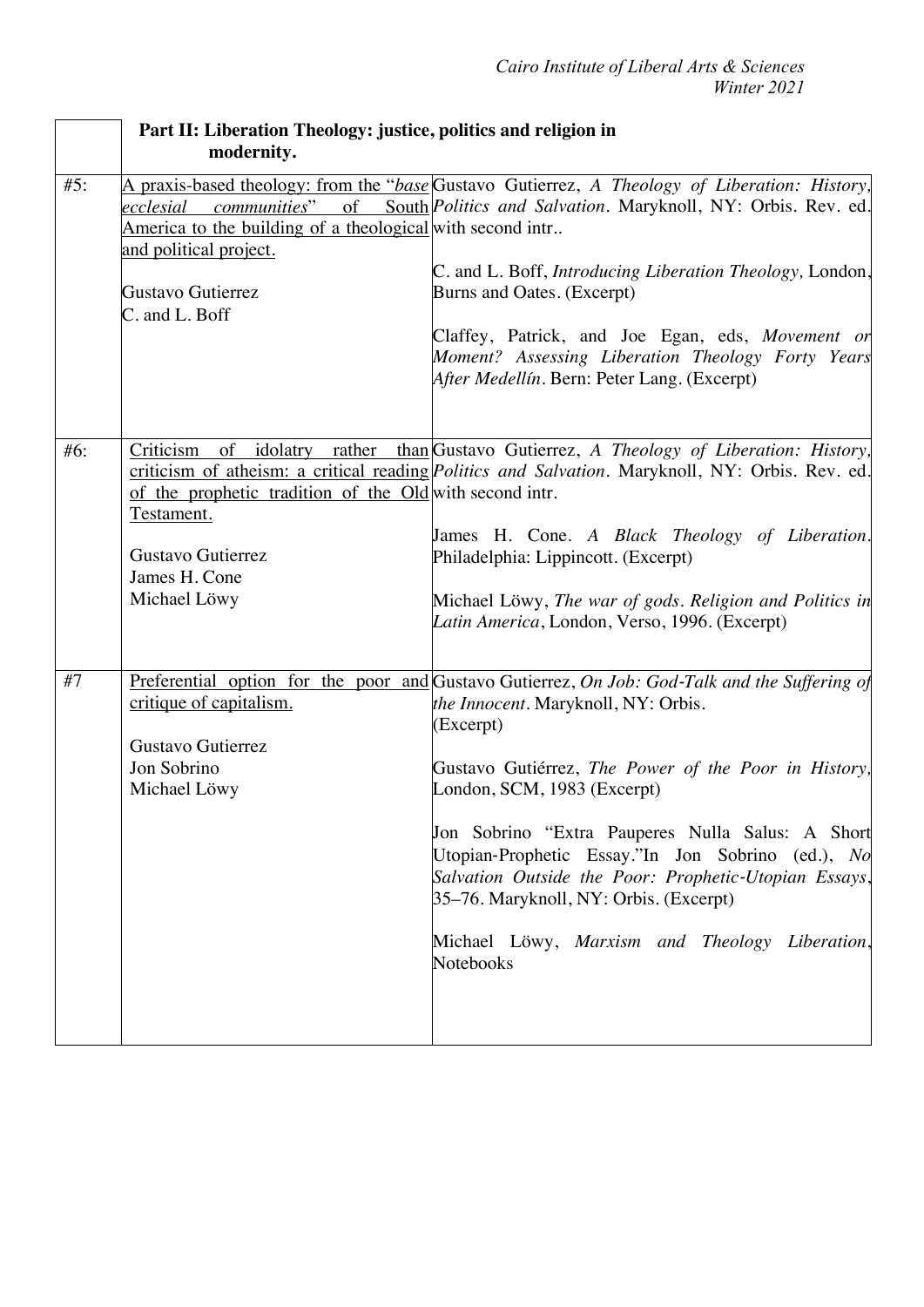| #8 | Liberation theology in debate: from Ruether, Rosemary Radford (1996). "Rift Between         |
|----|---------------------------------------------------------------------------------------------|
|    | controversies with the Roman Catholic Gutierrez and Peru Women: Liberation Theology Said to |
|    | Church to the development of new Be Too Narrow." National Catholic Reporter, 18 Oct., p.    |
|    | models of liberation.<br>28.                                                                |
|    |                                                                                             |
|    | Leonardo Boff. "Two Urgent Utopias for the Twenty-First                                     |
|    | Century." In Marcella Althaus-Reid, Ivan Petrella, and                                      |
|    | Luiz Carlos Susin (eds), Another                                                            |
|    | <i>Possible World</i> , 23–38. London: SCM Press. (Excerpt)                                 |
|    |                                                                                             |
|    | Petrella, Ivan (2004). The Future of Liberation Theology:                                   |
|    | An Argument and Manifesto.                                                                  |
|    |                                                                                             |
|    |                                                                                             |

| Part III: Secularization in the colonial and post-colonial world and the desire for justice. |                                              |                                                                                                                                              |
|----------------------------------------------------------------------------------------------|----------------------------------------------|----------------------------------------------------------------------------------------------------------------------------------------------|
|                                                                                              |                                              |                                                                                                                                              |
| #9:                                                                                          |                                              | Extension of the concept Edward W. Said, Orientalism, Penguin Classics (Excerpt)                                                             |
|                                                                                              | of religion: Christianity<br>and Islam       | Talal Asad, Genealogies of Religion, Discipline and Reasons of Power in<br>Christianity and Islam, Johns Hopkins University Press (Excerpt)  |
|                                                                                              | Edward W. Said<br>Talal Asad<br>Saba Mahmood | Talal Asad, Formations of the Secular: Christianity, Islam, Modernity,<br><b>Stanford University Press (Excerpt)</b>                         |
|                                                                                              |                                              | Saba Mahmood, Politics of Piety – The Islamic Revival and the Feminist<br>Subject, Princeton University Press (Excerpt)                      |
|                                                                                              |                                              | Mohamed Amer Meziane, Is Orientalism Islamic ?, Comparative Studies<br>of South Asia, Africa and the Middle East, 40 (1): 219–222. (Excerpt) |
| #10:                                                                                         | and desire for justice                       | "Abrahamic religions" Louis Massignon, Testimonies and reflections, University of Notre Dame<br>press (Excerpt)                              |
|                                                                                              | Louis Massignon                              | Jacques Derrida, Acts of Religion, Routledge (Excerpt)                                                                                       |
|                                                                                              | Jacques Derrida<br>Joseph A Massad           | Joseph A. Massad, <i>Islam in Liberalism</i> , University of Chicago Press<br>(Excerpt)                                                      |
|                                                                                              |                                              |                                                                                                                                              |
|                                                                                              |                                              |                                                                                                                                              |
|                                                                                              |                                              |                                                                                                                                              |